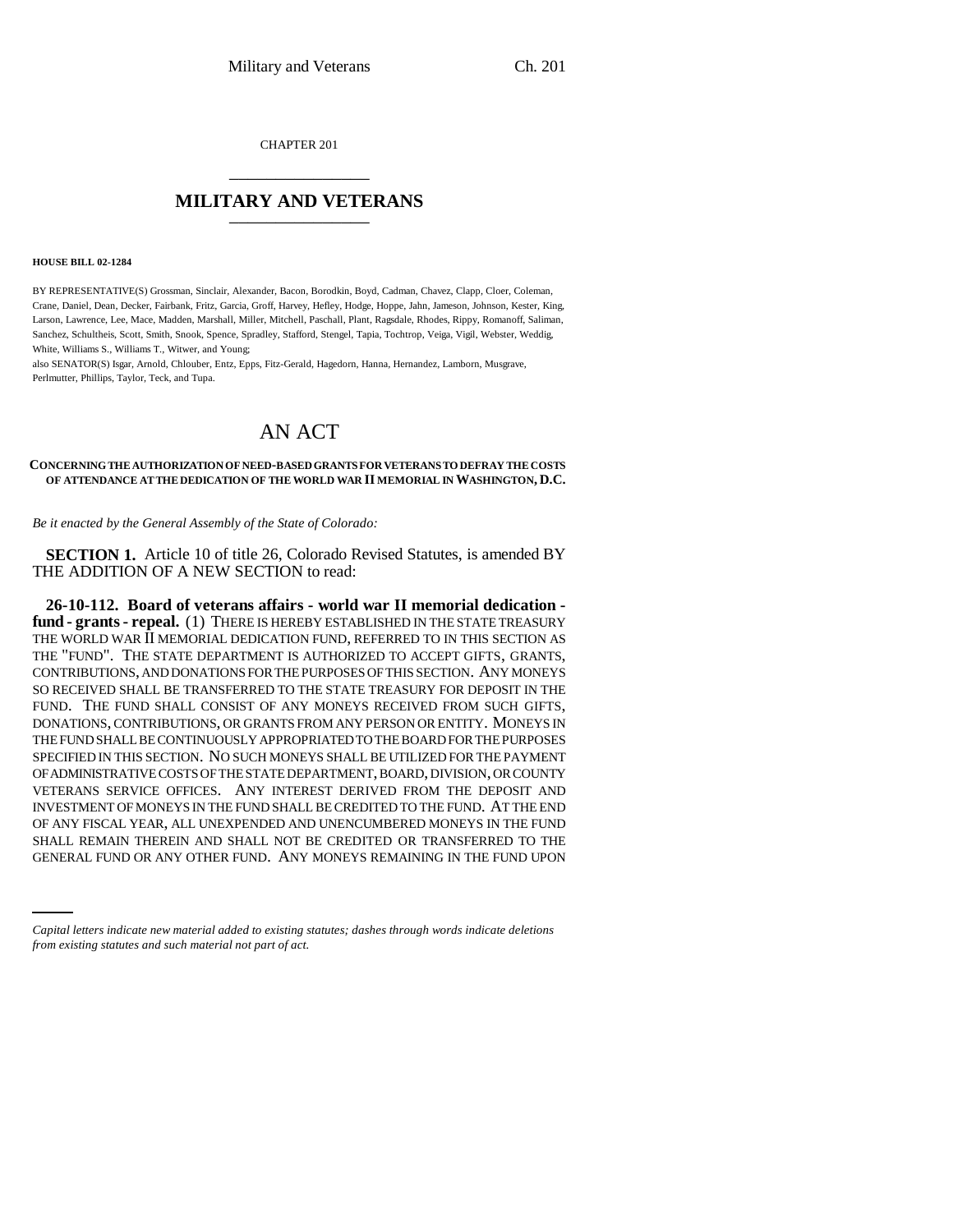THE REPEAL OF THIS SECTION SHALL BE TRANSFERRED TO THE COLORADO STATE VETERANS TRUST FUND CREATED IN SECTION 26-10-111.

(2) (a) ON AND AFTER JULY 1, 2002, THE BOARD IS AUTHORIZED TO AWARD GRANTS TO WORLD WAR II VETERANS FOR THE PURPOSE OF ATTENDING THE DEDICATION OF THE NATIONAL WORLD WAR II MEMORIAL IN WASHINGTON, D.C. TO DEFRAY THE COSTS OF ANY OF THE FOLLOWING, OR ANY COMBINATION OF THE FOLLOWING:

(I) TRANSPORTATION;

(II) HOUSING; OR

(III) MEALS.

(b) THE BOARD SHALL ENSURE THAT PRIORITY IN AWARDING THE GRANTS SHALL BE GIVEN TO THOSE WORLD WAR II VETERANS WHO WOULD NOT BE ABLE TO ATTEND THE DEDICATION WITHOUT THE ASSISTANCE OF A GRANT. THE BOARD SHALL ALSO ENSURE THAT GRANTS ARE DISTRIBUTED EQUITABLY AMONG THE VARIOUS REGIONS OF THE STATE. GRANTS AWARDED PURSUANT TO THIS SUBSECTION (2) SHALL BE PAID OUT OF MONEYS DEPOSITED IN THE WORLD WAR II MEMORIAL DEDICATION FUND CREATED IN SUBSECTION (1) OF THIS SECTION, AND NO GRANT SHALL BE MORE THAN ONE THOUSAND DOLLARS.

(c) COUNTY VETERANS SERVICE OFFICES, ESTABLISHED PURSUANT TO ARTICLE 9 OF THIS TITLE, SHALL RECEIVE APPLICATIONS AND FROM SUCH APPLICATIONS MAKE RECOMMENDATIONS TO THE BOARD FOR GRANTS AWARDED PURSUANT TO THIS SUBSECTION (2). THE BOARD SHALL ESTABLISH GUIDELINES THAT SET FORTH THE APPLICATION CONTENTS AND PROCESS AND THE RECOMMENDATION PROCESS. THE BOARD SHALL ALSO ESTABLISH GUIDELINES THAT REQUIRE COUNTY VETERANS SERVICE OFFICES TO FORWARD RECOMMENDATIONS TO THE BOARD ON A REGIONAL BASIS. THE BOARD AND THE DIVISION SHALL COORDINATE WITH COUNTY VETERAN SERVICE OFFICERS AND COOPERATE WITH STATEWIDE ORGANIZATIONS OF VETERANS IN IMPLEMENTING THE PROVISIONS OF THIS SECTION. THE BOARD SHALL MAKE THE FINAL DETERMINATION OF WHO SHALL RECEIVE GRANTS PURSUANT TO THIS SECTION AND SHALL AWARD THE GRANTS THROUGH COUNTY VETERANS SERVICE OFFICES.

(3) THIS SECTION IS REPEALED, EFFECTIVE JULY 1, 2004; EXCEPT THAT, IF HOUSE BILL 02-1413 IS ENACTED AT THE SECOND REGULAR SESSION OF THE SIXTY-THIRD GENERAL ASSEMBLY AND BECOMES LAW, THIS SECTION IS REPEALED, EFFECTIVE JULY 1, 2002.

**SECTION 2.** 26-10-111 (1) (a), Colorado Revised Statutes, is amended to read:

**26-10-111. Colorado state veterans trust fund - created - report.** (1) (a) There is hereby created in the state treasury the Colorado state veterans trust fund that shall consist of the moneys appropriated thereto pursuant to subsection (2) of this section. In addition, the state treasurer may credit to the trust fund any public or private gifts, grants, or donations received by the department of human services for implementation of the purposes specified in this subsection (1), AND ANY MONEYS TRANSFERRED TO THE TRUST FUND PURSUANT TO SECTION 26-10-112 (1).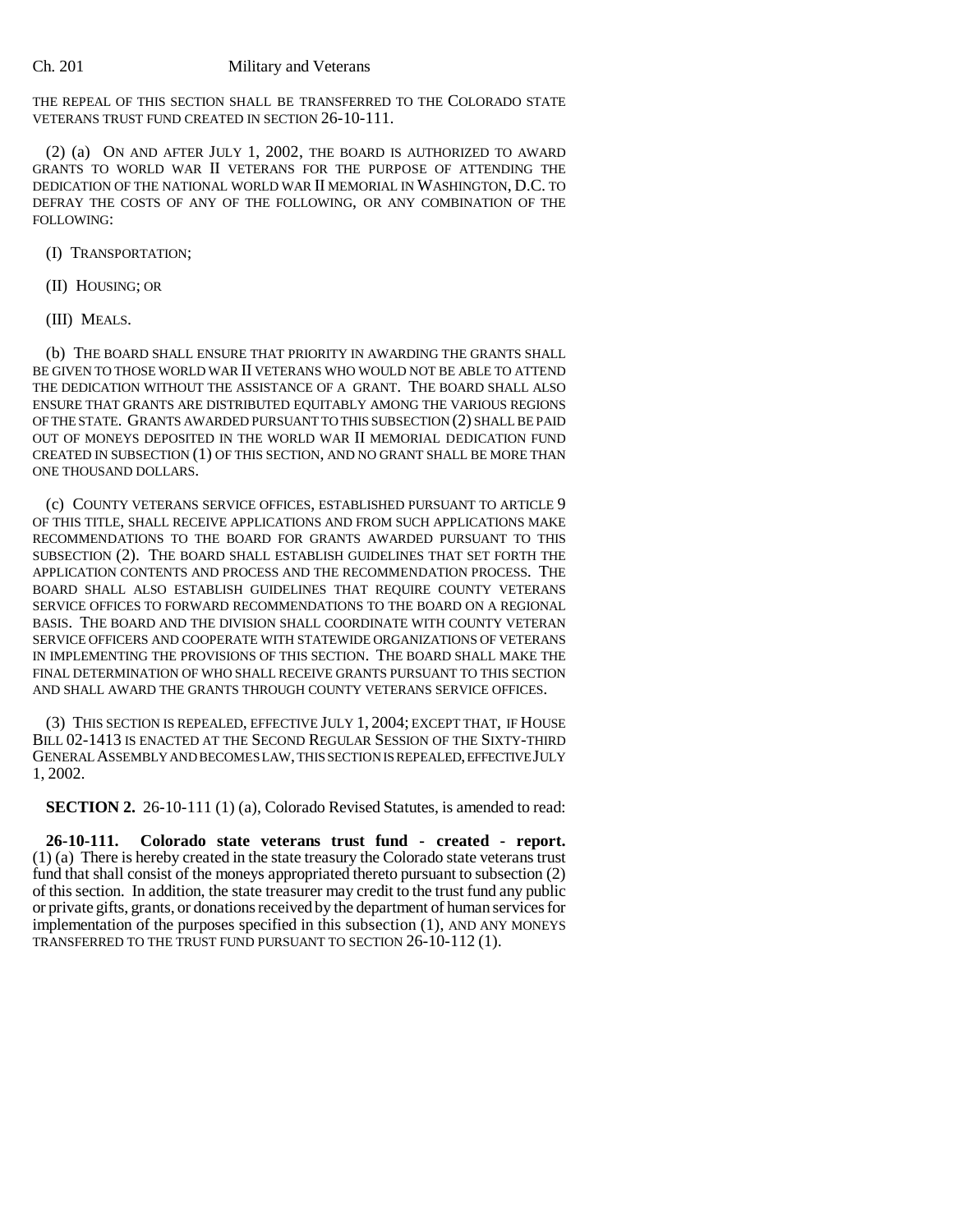**SECTION 3.** Part 7 of article 5 of title 28, Colorado Revised Statutes, as enacted by House Bill 02-1413, enacted at the Second Regular Session of the Sixty-third General Assembly, is amended BY THE ADDITION OF A NEW SECTION to read:

**28-5-710. Board of veterans affairs - world war II memorial dedication fund - grants - repeal.** (1) THERE IS HEREBY ESTABLISHED IN THE STATE TREASURY THE WORLD WAR II MEMORIAL DEDICATION FUND, REFERRED TO IN THIS SECTION AS THE "FUND". THE DEPARTMENT IS AUTHORIZED TO ACCEPT GIFTS, GRANTS, CONTRIBUTIONS, AND DONATIONS FOR THE PURPOSES OF THIS SECTION. ANY MONEYS SO RECEIVED SHALL BE TRANSFERRED TO THE STATE TREASURY FOR DEPOSIT IN THE FUND. THE FUND SHALL CONSIST OF ANY MONEYS RECEIVED FROM SUCH GIFTS, DONATIONS, CONTRIBUTIONS, OR GRANTS FROM ANY PERSON OR ENTITY AND ANY MONEYS TRANSFERRED FROM THE WORLD WAR II MEMORIAL DEDICATION FUND CREATED IN SECTION 26-10-112 AS SAID SECTION EXISTED PRIOR TO JULY 1, 2002. MONEYS IN THE FUND SHALL BE CONTINUOUSLY APPROPRIATED TO THE BOARD FOR THE PURPOSES SPECIFIED IN THIS SECTION. NO SUCH MONEYS SHALL BE UTILIZED FOR THE PAYMENT OF ADMINISTRATIVE COSTS OF THE DEPARTMENT, BOARD, DIVISION, OR COUNTY VETERANS SERVICE OFFICES. ANY INTEREST DERIVED FROM THE DEPOSIT AND INVESTMENT OF MONEYS IN THE FUND SHALL BE CREDITED TO THE FUND. AT THE END OF ANY FISCAL YEAR, ALL UNEXPENDED AND UNENCUMBERED MONEYS IN THE FUND SHALL REMAIN THEREIN AND SHALL NOT BE CREDITED OR TRANSFERRED TO THE GENERAL FUND OR ANY OTHER FUND. ANY MONEYS REMAINING IN THE FUND UPON THE REPEAL OF THIS SECTION SHALL BE TRANSFERRED TO THE COLORADO STATE VETERANS TRUST FUND CREATED IN SECTION 28-5-709.

(2) (a) ON AND AFTER JULY 1, 2002, THE BOARD IS AUTHORIZED TO AWARD GRANTS TO WORLD WAR II VETERANS FOR THE PURPOSE OF ATTENDING THE DEDICATION OF THE NATIONAL WORLD WAR II MEMORIAL IN WASHINGTON, D.C. TO DEFRAY THE COSTS OF ANY OF THE FOLLOWING, OR ANY COMBINATION OF THE FOLLOWING:

- (I) TRANSPORTATION;
- (II) HOUSING; OR
- (III) MEALS.

(b) THE BOARD SHALL ENSURE THAT PRIORITY IN AWARDING THE GRANTS SHALL BE GIVEN TO THOSE WORLD WAR II VETERANS WHO WOULD NOT BE ABLE TO ATTEND THE DEDICATION WITHOUT THE ASSISTANCE OF A GRANT. THE BOARD SHALL ALSO ENSURE THAT GRANTS ARE DISTRIBUTED EQUITABLY AMONG THE VARIOUS REGIONS OF THE STATE. GRANTS AWARDED PURSUANT TO THIS SUBSECTION (2) SHALL BE PAID OUT OF MONEYS DEPOSITED IN THE WORLD WAR II MEMORIAL DEDICATION FUND CREATED IN SUBSECTION (1) OF THIS SECTION, AND NO GRANT SHALL BE MORE THAN ONE THOUSAND DOLLARS.

(c) COUNTY VETERANS SERVICE OFFICES, ESTABLISHED PURSUANT TO PART 8 OF THIS ARTICLE 5, SHALL RECEIVE APPLICATIONS AND FROM SUCH APPLICATIONS MAKE RECOMMENDATIONS TO THE BOARD FOR GRANTS AWARDED PURSUANT TO THIS SUBSECTION (2). THE BOARD SHALL ESTABLISH GUIDELINES THAT SET FORTH THE